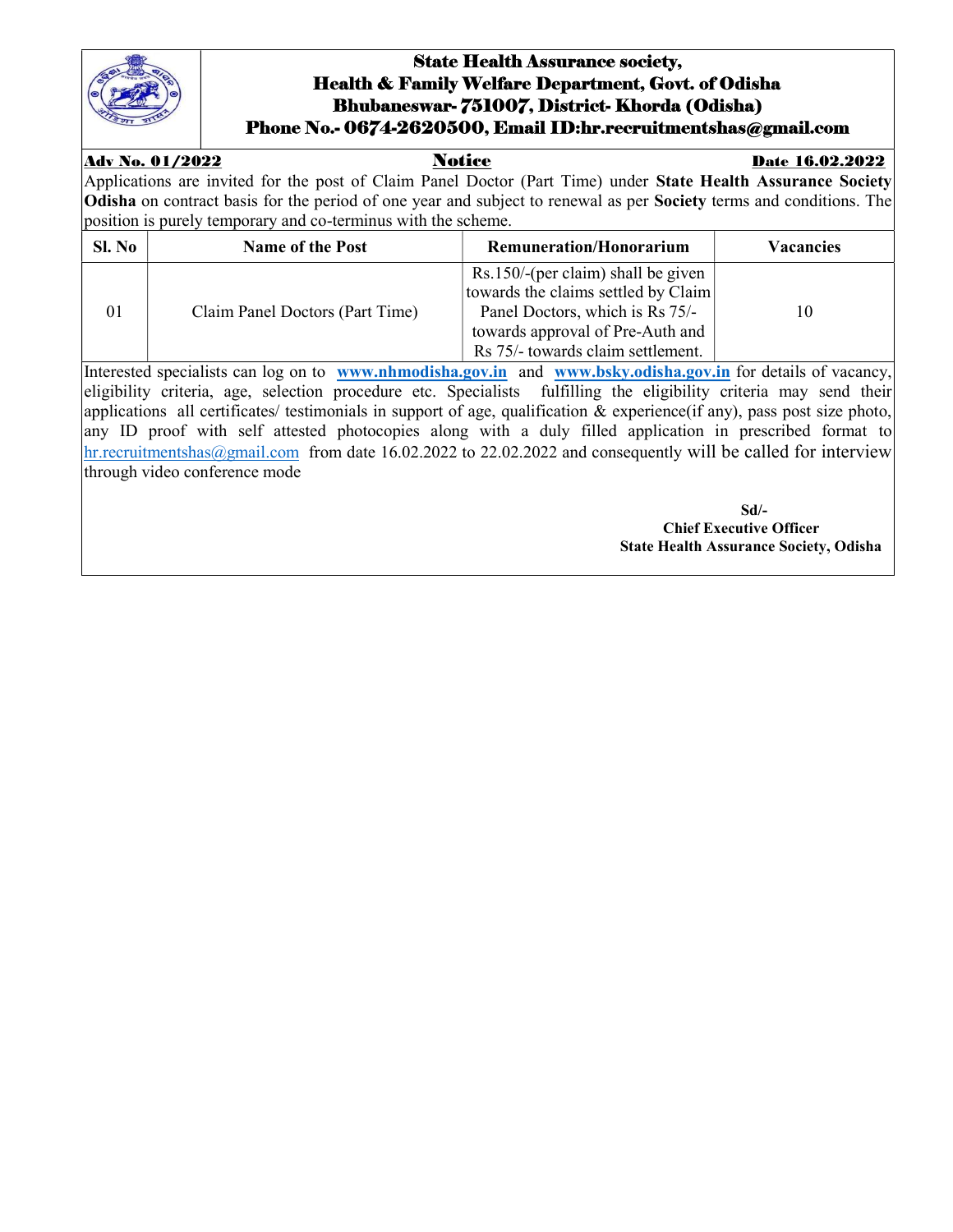

### **State Health Assurance Society, Health & Family Welfare Department, Govt. of Odisha Bhubaneswar- 751007, District- Khordha, Odisha**

### **Adv. No.: 01/2022 INTERVIEW Date: 16.02.2022**

Applications are invited for the post of Claim Panel Doctor (Part Time) under **State Health Assurance Society, Odisha** on contract basis for the period of one year and subject to renewal as per Society terms and conditions. The position is purely temporary and co-terminus with the scheme. Lower age limit for all the posts is 21 years as on **01.01.2022.**

| <b>Sl. No</b> | Name of the Vacanci<br><b>Post</b> | es | <b>Maximum</b><br>Age as on<br>01.01.2022 | <b>Remuneration</b> /<br><b>Honorarium</b> | <b>Eligibility</b><br><b>Criteria</b> | Date of submission of<br>application |
|---------------|------------------------------------|----|-------------------------------------------|--------------------------------------------|---------------------------------------|--------------------------------------|
| 01            | Claim Panel                        | 10 | Up to 70 years                            | Rs.150/(per claim)                         | MD/ MS in any                         | From 16.02.2022                      |
|               | <b>Doctors</b>                     |    |                                           | shall be given                             | specialization                        | to 22.02.2022                        |
|               |                                    |    |                                           | towards the claims                         |                                       |                                      |
|               |                                    |    |                                           | settled by Claim                           |                                       |                                      |
|               |                                    |    |                                           | Panel Doctors, which                       |                                       |                                      |
|               |                                    |    |                                           | is $\text{Rs } 75/$ -towards               |                                       |                                      |
|               |                                    |    |                                           | approval of Pre-Auth                       |                                       |                                      |
|               |                                    |    |                                           | and Rs 75/- towards                        |                                       |                                      |
|               |                                    |    |                                           | claim settlement.                          |                                       |                                      |
|               |                                    |    |                                           |                                            |                                       |                                      |
|               |                                    |    |                                           |                                            |                                       |                                      |
|               |                                    |    |                                           |                                            |                                       |                                      |

#### **General Information and Instructions:**

- i. The above positions are purely temporary and co-terminus with the scheme. Canvassing in any form will render the candidate disqualified for the position.
- ii. Specialists fulfilling the eligibility criteria may send their applications all certificates/ testimonials in support of age, qualification & experience(if any), pass post size photo, any ID proof with self attested photocopies along with a duly filled application in prescribed format to hr.recruitmentshas@gmail.com from 16.02.2022 to 22.02.2022. Incomplete application in any form shall be rejected.
- iii. Details of vacancy, eligibility, age, application form etc. can be downloaded from the official website [www.nhmodisha.gov.in](http://www.nhmodisha.gov.in/) and [www.bsky.odisha.gov.in](http://www.bsky.odisha.gov.in/)
- iv. Candidates, who are over aged, under qualified, not having requisite percentage of marks, not having requisite experience etc. need not apply.
- v. Candidates, who are already working in Government Sector either on regular or on contractual basis, have to submit **No Objection Certificate (NOC)** NOC must be specific for the post, S/He applying and must be issued subsequent to issue of the advertisement.
- vi. Over aged, under qualification, as prescribed educational qualification shall be rejected.
- vii. If any candidate is found to have suppressed any material information or furnished false information / documents, his/her case shall not be considered for the post applied for and in case already engaged on the basis of the said information / documents, his / her service shall be terminated for the Society forthwith. Candidates who have been disengaged earlier on administrative ground such as disobedience / poor performances/ misbehavior/ criminal activity etc. are not eligible.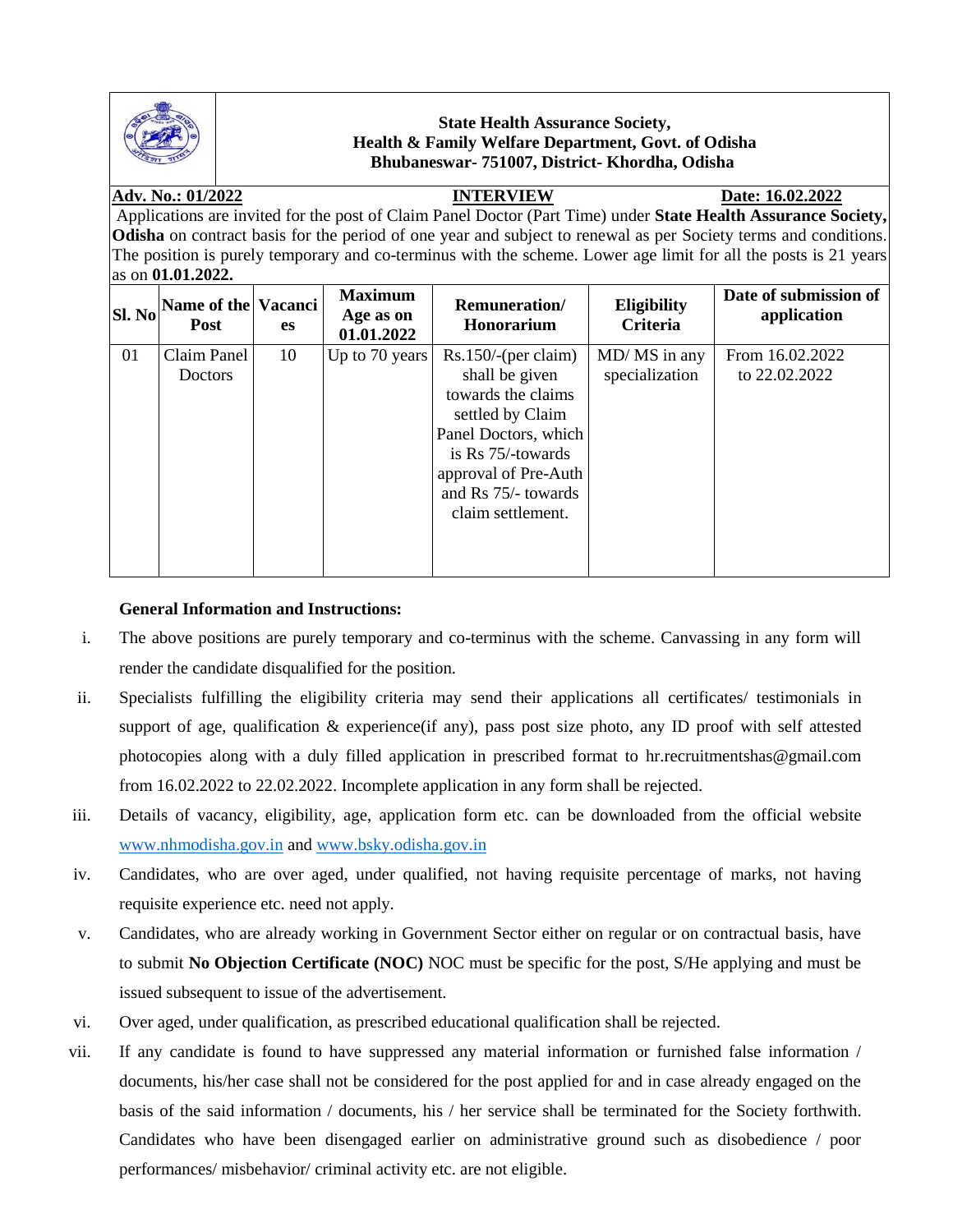- viii. No personal correspondence/ queries will be entertained. All communication will be made through e-mail / official website / Notice Board. Canvassing in any form will render the candidate disqualified for the position.
- ix. The panel for above positions shall also remain valid for similar post with same educational qualification and same remuneration, as will be decided by the Society.
- x. Number of vacancies / remunerations as mentioned under this advertisement may vary at the time of actual engagement.
- xi. The undersigned reserves the right to cancel this advertisement for contractual recruitment at any stage of recruitment process without assigning any reason thereof.
- xii. The result of Interview will be published in the official website of NHM & BSKY

 **Sd/-**

 **Chief Executive Officer State Health Assurance Society, Odisha**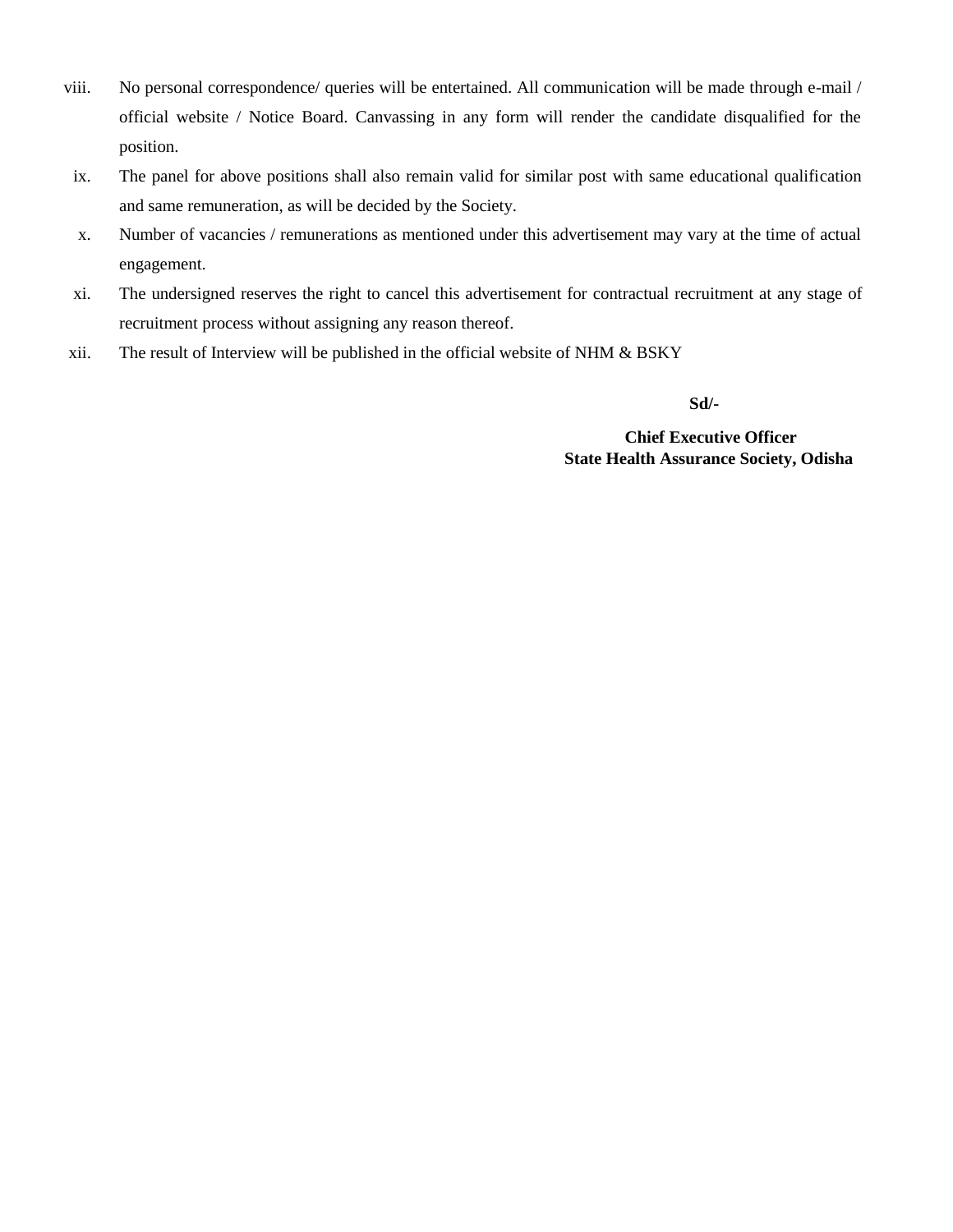| Selection Procedure (Advt. No. 01/2022) |                                      |                                                                                                                                                                                                                                                   |  |  |  |
|-----------------------------------------|--------------------------------------|---------------------------------------------------------------------------------------------------------------------------------------------------------------------------------------------------------------------------------------------------|--|--|--|
| SI. No.                                 | Name of the Post                     | <b>Selection Procedure</b>                                                                                                                                                                                                                        |  |  |  |
| 01                                      | Panel<br>Claim<br>Doctors(Part Time) | All the eligible specialists fulfilling the eligibility<br>criteria as per advertisement will be called for interview<br>through video conferencing mode. Final merit lists will<br>be prepared on the basis of mark secured in the<br>interview. |  |  |  |